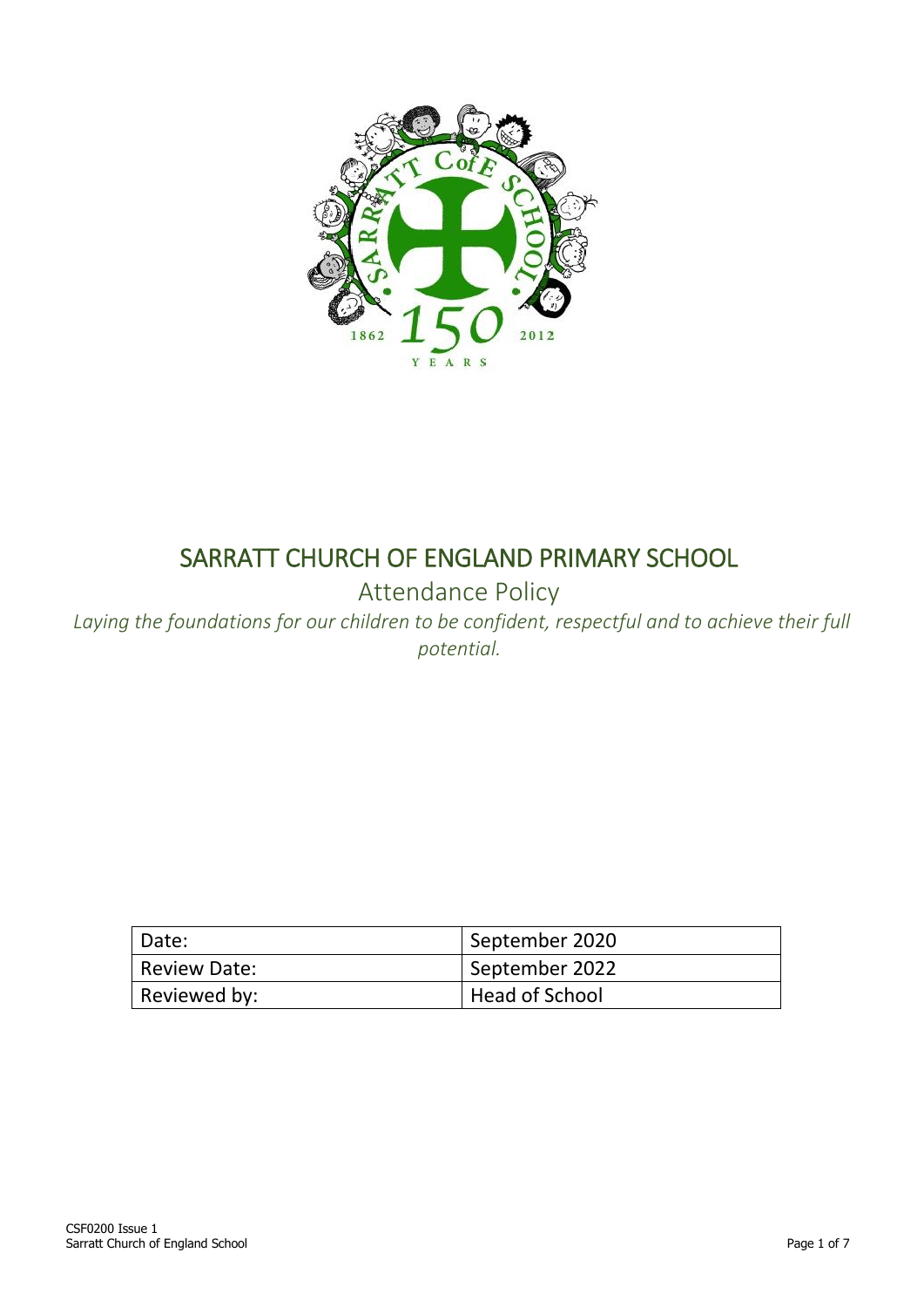# **Contents**

| <b>Sarratt School Attendance Policy</b>         |  |
|-------------------------------------------------|--|
| <b>Initial Statement</b>                        |  |
| Responsibilities and Expectations               |  |
| <b>Morning Start</b>                            |  |
| Registration                                    |  |
| Lateness                                        |  |
| <b>Following Up Lateness</b>                    |  |
| Absences                                        |  |
| <b>Following Up Absences</b>                    |  |
| Term Time Holiday                               |  |
| <b>Monitoring Attendance</b>                    |  |
| <b>Integrated Working</b>                       |  |
| Working with the Attendance Improvement Officer |  |
| <b>Attendance Rewards</b>                       |  |
| Publication of Information                      |  |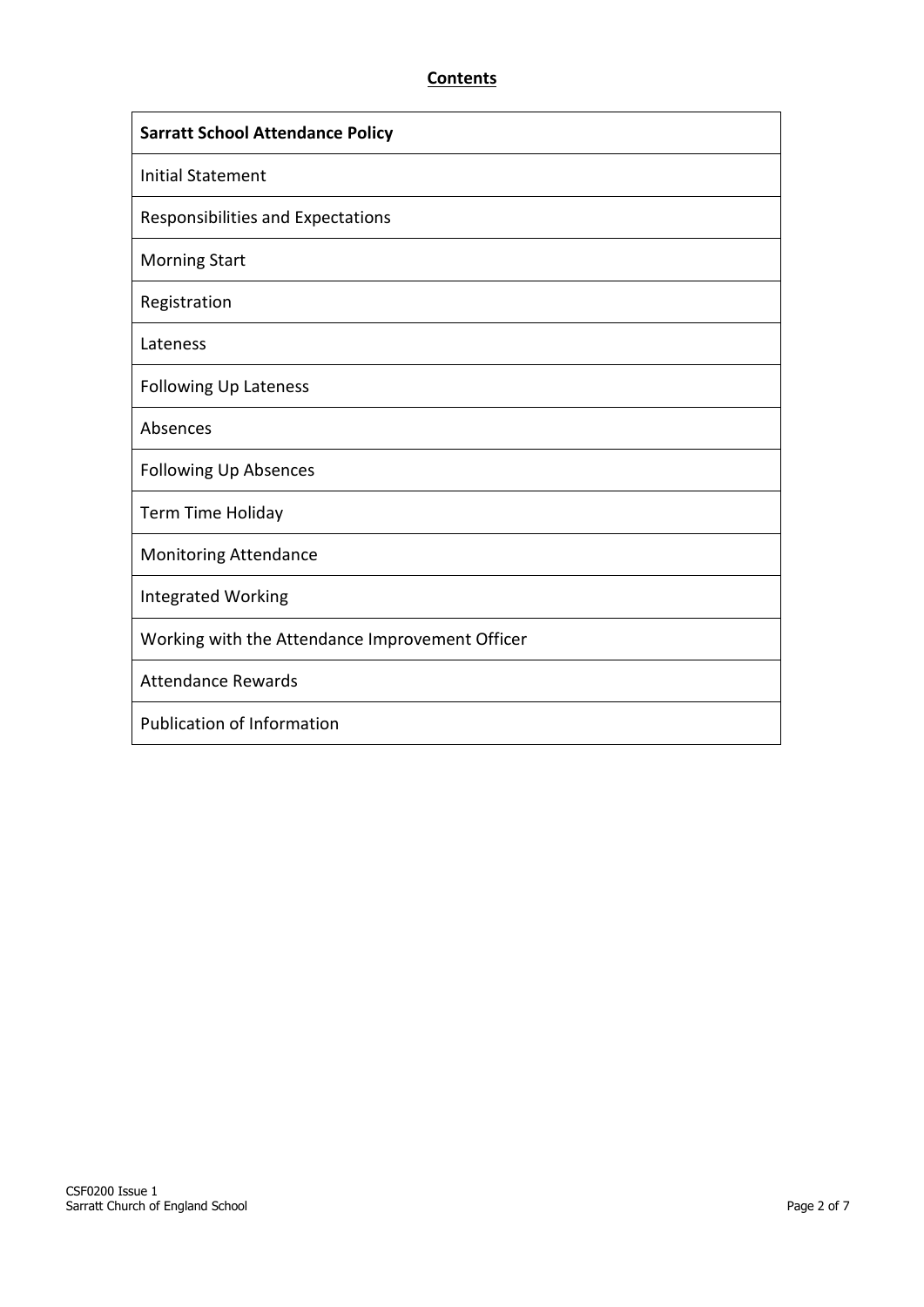# Aims of this policy:

At Sarratt School, we want the whole school community - staff, governors, parents and pupils to be committed to high standards of attendance and punctuality.

Good attendance helps the children in this school community to maximise their learning. This policy will support us all to achieve high levels of attendance and punctuality.

Sarratt School aims to:

- encourage and assist all pupils to achieve excellent levels of attendance and punctuality.
- encourage excellent levels of attendance and punctuality to enable all pupils to take full advantage of the educational opportunities available to them.
- reduce Persistent Absence in order that all pupils are assisted in reaching their potential.

Sarratt School believes that good school attendance assists children and young people to achieve the following 5 outcomes:

- to be safe
- to be happy and to be respected
- to enjoy learning
- to take an active part in school and community life
- to achieve well in every way

# **Responsibilities and Expectations**

The responsibility for good attendance is shared between the school, parents and pupils. All these groups need to understand the expectations which the policy makes of them.

#### **Sarratt School** will:

Provide a safe learning environment

Ensure that records of attendance are maintained according to Government legislation and guidance on a daily basis

Encourage good attendance and will investigate all unexplained and unjustified absence

Set a good example in matters of attendance and punctuality

Follow up all instances of poor attendance and punctuality - letter to be sent home.

Provide attendance details on the child's annual report.

Work closely with parents should attendance or punctuality give cause for concern

# **Parents** are:

Legally responsible for ensuring their child's regular and punctual attendance

Expected to ensure that their child attends school regularly, punctually, properly dressed and equipped and in a fit condition to learn

Required to inform the school on the first day of absence, of the reason for their child's absence from school. Parents will maintain daily contact with the school until child returns.

To avoid arranging family holidays during term time

To maintain regular communication with school staff where necessary

To ensure that the school is informed of any changes of contact details

# **Pupils** are:

Expected to attend school and all of their lessons regularly and punctually

Expected to be ready to learn

Not to leave the school without permission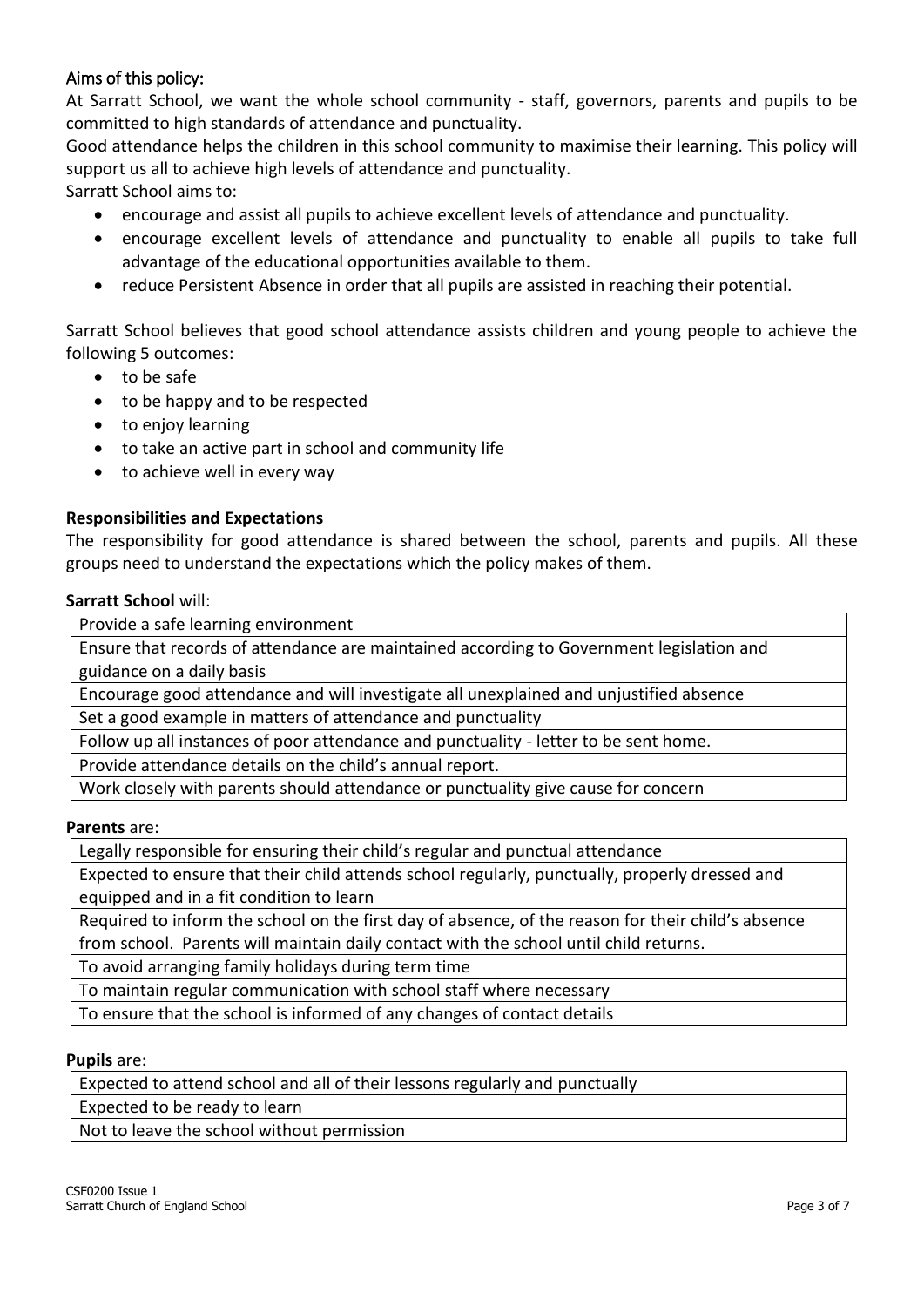## **Morning Start**

| 8.40 am | The school gates open and as soon as children arrive they go directly to their         |
|---------|----------------------------------------------------------------------------------------|
|         | classrooms. Teachers, who will already be in their respective classrooms, will have    |
|         | prepared activities for the children to get on with.                                   |
| 8.50 am | All children must be in their classrooms by 8.50 am for registration.                  |
|         | For the safety of the children, the school gates will be locked at 9.00 am. After this |
|         | time, any parents visiting the school must come through the main entrance.             |

#### **Registration**

Registers are called as follows:

- KS2 pupils 8.50am and 1.10pm
- EYFS & KS1 pupils 8.50am and 1.00pm.

Registers are marked consistently by staff.

Any pupil arriving after closure of the register will be marked absent for the whole of the session.

Registers will be marked in accordance with DfE guidance. See website links at the end of this document for further information.

#### **Lateness**

Any pupil arriving after 8.50am should report to the school office. Any pupil arriving after the registers have closed will be recorded as an unauthorised absence unless there are exceptional circumstances.

Late arrivals will only be authorised in exceptional circumstances i.e. bad weather, road closures, etc.

## **Following up Lateness**

It is important that children are safe and accounted for at all times during the day. Any unexplained absence will be monitored very carefully.

If a child has consistently late arrivals, a letter will be sent home to the parents.

The admin team will have responsibility for reporting on pupils arriving late to the Head of School. Parents whose children are regularly late for school, will be contacted by a member of the school staff who will work with the parent(s) to bring about an improvement in punctuality.

#### **Absences**

Parents must provide specific reason for all absences from school, being 'ill' is not enough. Parents may be asked to provide evidence for the absence i.e. GP's note, medical appointment letter, etc. Notification must be given if your child needs to leave school during the school day. Parents may be

asked to provide an appointment card or a letter from their parent/carer requesting that they be allowed to leave school.

The Senior Leadership Team will decide whether to accept the reason given and to authorise the absence. It is the school and not the parent who authorise absence. In most cases absence is genuine and marked as authorised on the register.

The school operates a 1<sup>st</sup> day response policy. This means that if we are not notified by 9.30am that a child will not be in school that day, we will contact his/her parents.

Registers are monitored on a regular basis by our Attendance Improvement Officer to look at patterns of absence, identify individuals or group absences, attendance of siblings, etc. A meeting with parents may be requested if attendance is not satisfactory.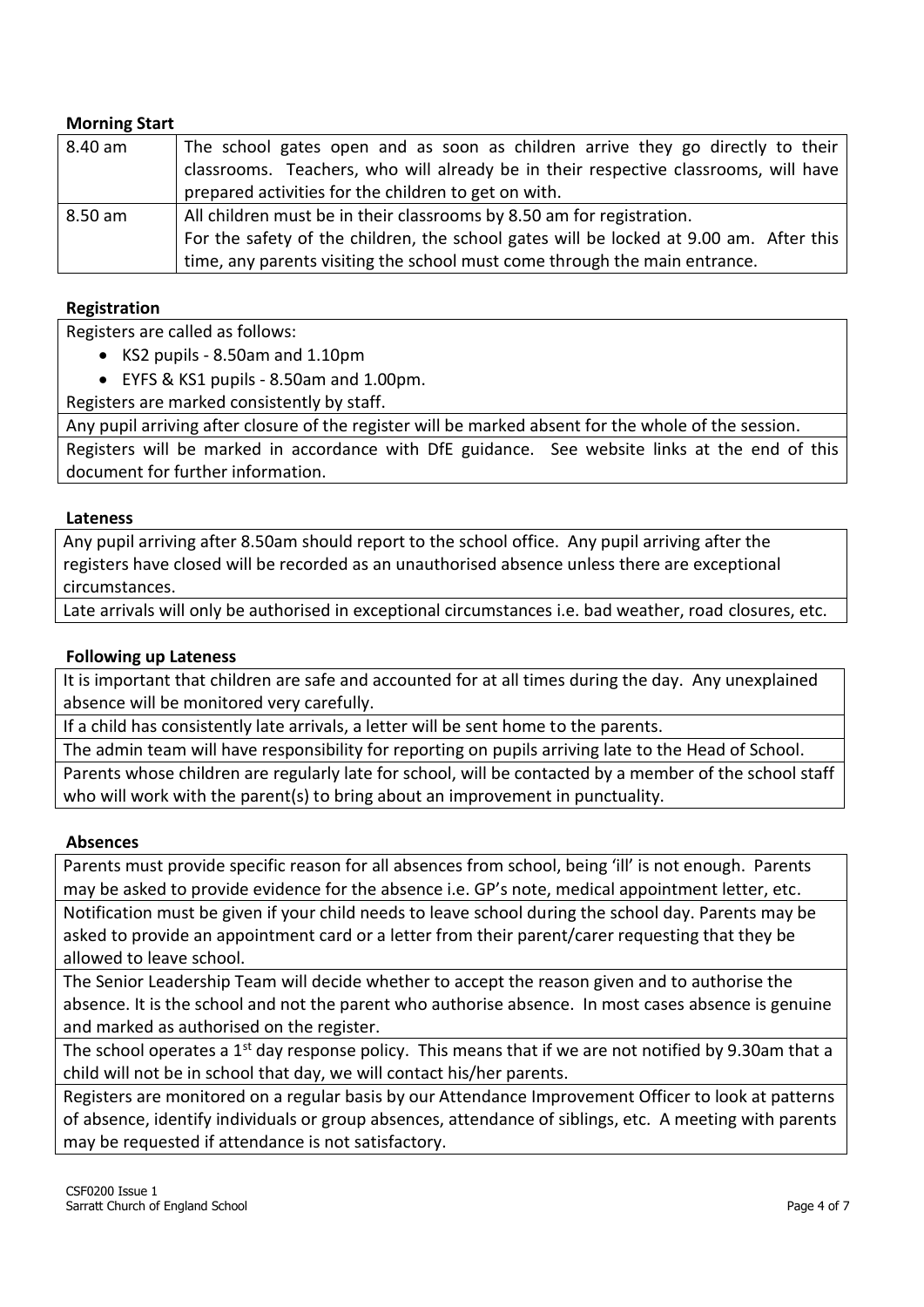Absence from school may be authorised if it is for the following reasons:

- Sickness
- Unavoidable medical/ dental appointments (though these should be made, whenever possible, outside school hours)
- Days of religious observance
- Exceptional family circumstances such as bereavement

Music or dance exams

Absence from school will not be authorised for the following reasons:

- Holidays in term time
- Birthdays
- Funeral of distant relative involving more than one day of absence

# **Following up Absences**

Sarratt School follows up all absences from school.

If no reason has been provided for a pupil's absence by 9.30am on the first day of absence, a parent of the pupil will be contacted.

If no reason has been provided for a pupil's absence after 3 consecutive days, a letter will be sent to the parent of the pupil.

If a pupil returns to school after an absence without a written explanation from his/her parent and this has still not been received within one day, a letter requesting this will be sent to his/her parents.

Parents whose children have more than 90% absence from school, will be contacted by a member of school staff who will work with the parent(s) to bring about an improvement in attendance.

If the pupil's attendance does not improve sufficiently, the pupil will be referred to the Attendance Improvement Officer

If a pupil will be absent for an extended period of time for medical reasons – a referral will be made to the Education Support Team.

An EWN1 form will be sent to the Attendance Improvement Officer when a child is taken off role.

# **Term Time Holidays**

Absences are only granted under exceptional circumstances. Leave is unlikely to be authorised for a family holiday.

Parents may make an application for leave of absence for an exceptional circumstance. The Head of school will decide whether this application will be granted and the number of days.

Parents must make absence requests using the Application for Leave of Absence form. Copies can be found in the school office.

A retrospective request for authorisation of a family holiday in term time will not be granted.

During SATS, exam periods and the first two weeks of the school year, term time holidays will not be authorised

A child may be removed from the school's register if they fail to return from leave of absence where permission has been granted after both school and LA have tried to locate the pupil or if there are 20 days continuous unauthorised absences and both the LA and school have failed to locate the pupil.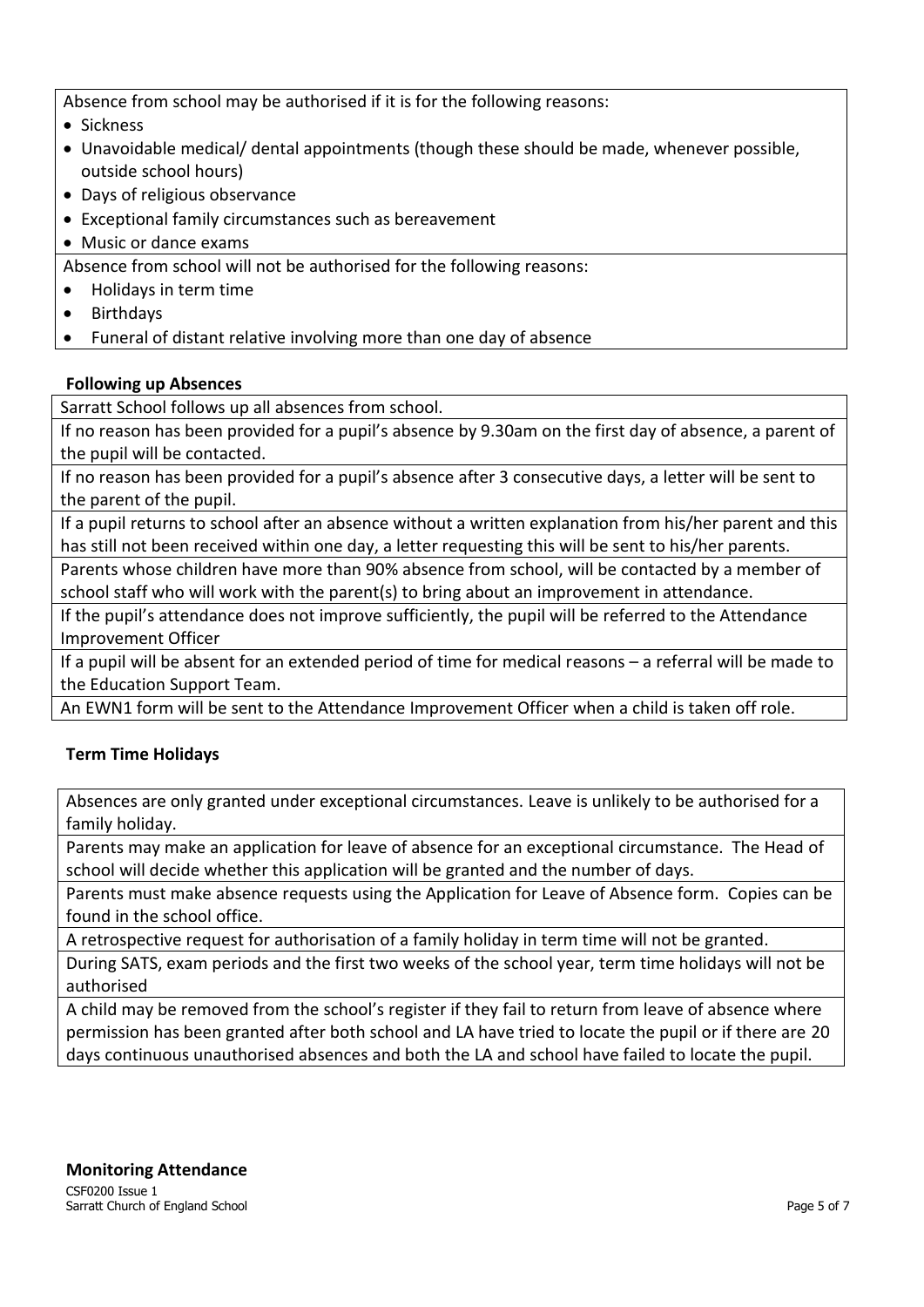Registers will be taken each morning and after lunch. Any child arriving after registration will be recorded as being late.

Registration details are transferred to an electronic database, which is the legal document. Records will be kept for a minimum of 3 years.

Parents whose children are regularly late for school will be contacted to request an improvement in punctuality.

The school will follow up persistent lateness, all absences and pupil with low level of attendance. This will be done on a daily/weekly basis.

Each month, parents of pupils with attendance that is less than 90% will be notified.

Pupils with attendance below 85% will automatically be discussed with the Attendance Improvement Officer and appropriate action identified and agreed.

Attendance will be reported on the school website.

# **Integrated Working**

Sarratt School will work with other agencies and professionals to ensure that our pupils receive all the support available to achieve good attendance.

Sarrat School will demonstrate full commitment to integrated working by:

- Undertaking a families first assessment
- sharing information
- encouraging staff to take on the role of Lead Professional
- working with other agencies and adopting a multi-professional approach

# **Working with the Attendance Improvement Officer (AIO)**

Sarratt School works in partnership with the allocated AIO to improve attendance for individual pupils and the whole school.

Information to enable the AIO to carry out an effective consultation visit and/or home visit will be provided by the school.

The Head of School meets the AIO on an agreed schedule.

Sarratt School works with individual pupils and their parents to improve poor attendance. When attendance does not improve sufficiently, and after discussion with the AIO the school will make a referral to Children, Schools and Families for the AIO to work with the family on a formal basis

#### **Rewards**

Sarratt School rewards good attendance by presenting the class with the lowest absence the attendance cup. Where whole school attendance is above 96%, children will be rewarded with an additional break time.

# **Publication of Information**

Sarratt School shares information on individual pupils' attendance as necessary with parents, pupils and staff.

Pupils will be informed about the importance of school attendance through assemblies, tutor time, presentations by visiting professionals, and displays in school.

Sarratt School will be responsible for ensuring that data collected by DfE is accurate.

New parents are informed of the school's ethos on attendance and punctuality through the prospectus